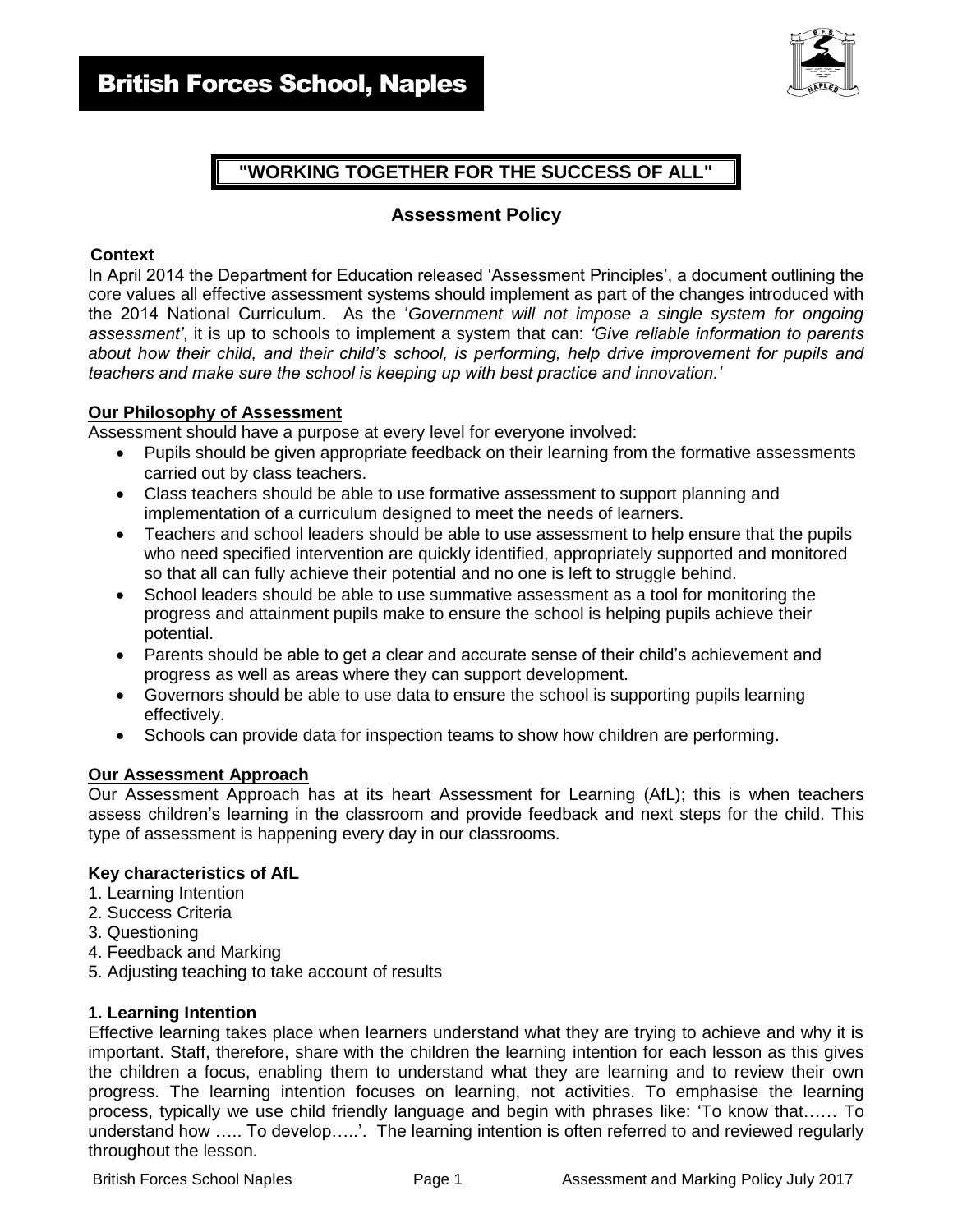

### **2. Success Criteria**

Developing success criteria to achieve learning intention helps provide children with a framework against which they can focus their efforts, evaluate their progress and discuss their difficulties. Success criteria can be generated by the teacher, but it has been recognised that where children are involved in generating success criteria they develop a better understanding of what they are striving to achieve. Success criteria provide a framework for dialogue with children. Discussions focus on how well the agreed expectations have been met.

### **3. Questioning and Next Steps (see examples in Appendix 1)**

Questioning (shallow, deep and profound) lies at the heart of learning and teaching and we use it in a variety of ways, e.g. to assess a child's starting point so that teaching can be adapted to meet their needs or to probe their understanding of a new area of learning. Each classroom has a Questioning Working Wall (based on the OLEVI model) to reflect shallow, deep and profound questions which are typically updated reflecting the current learning theme and used by both teachers and children. We recognise that although there is a place for closed questions, open questions are best for encouraging more complex and higher-order thinking, e.g. :

- What do you think ...?
- How do you know ...?
- Why do you think that ...?
- What if …?
- What do you think happens next? Why?

We use a variety of methods for selecting which children will answer questions, e.g. random selection, framing specific questions for individual children and the thumbs-up approach. We also use 'talk partners' or 'buddies' and approaches such as 'think, pair, share' so that children can discuss and rehearse their answers.

### **4. Feedback and Marking**

The purpose of AfL is to provide feedback in such a way that children will move on in their learning. Teachers and children identify the next steps to learning as well as responding to the misconceptions they make. We mark children's work and provide feedback on their learning in order to:

- promote self-assessment, whereby children recognise their difficulties and achievements and are encouraged to accept guidance from others
- promote reflection and lifelong learning behaviours
- provide them with specific information on the extent to which they have met the success criteria and/or their individual targets
- give them a clear understanding of how far they have come in their learning and what they need to do next to make them even more successful in their learning
- show that we value their work
- boost their self-esteem and aspirations through the use of praise and encouragement
- share expectations
- provide a basis for summative and formative assessment
- provide the ongoing assessment that informs our future lesson planning

Feedback is given in a variety of ways.

### **4.1 Verbal Feedback**

Verbal feedback in any lesson will focus on the learning intention, success criteria, learning behaviours and, where relevant, a child's individual targets. When detailed verbal feedback is given to a child about their written work the teacher will write **VF** on the child's work, possibly accompanied by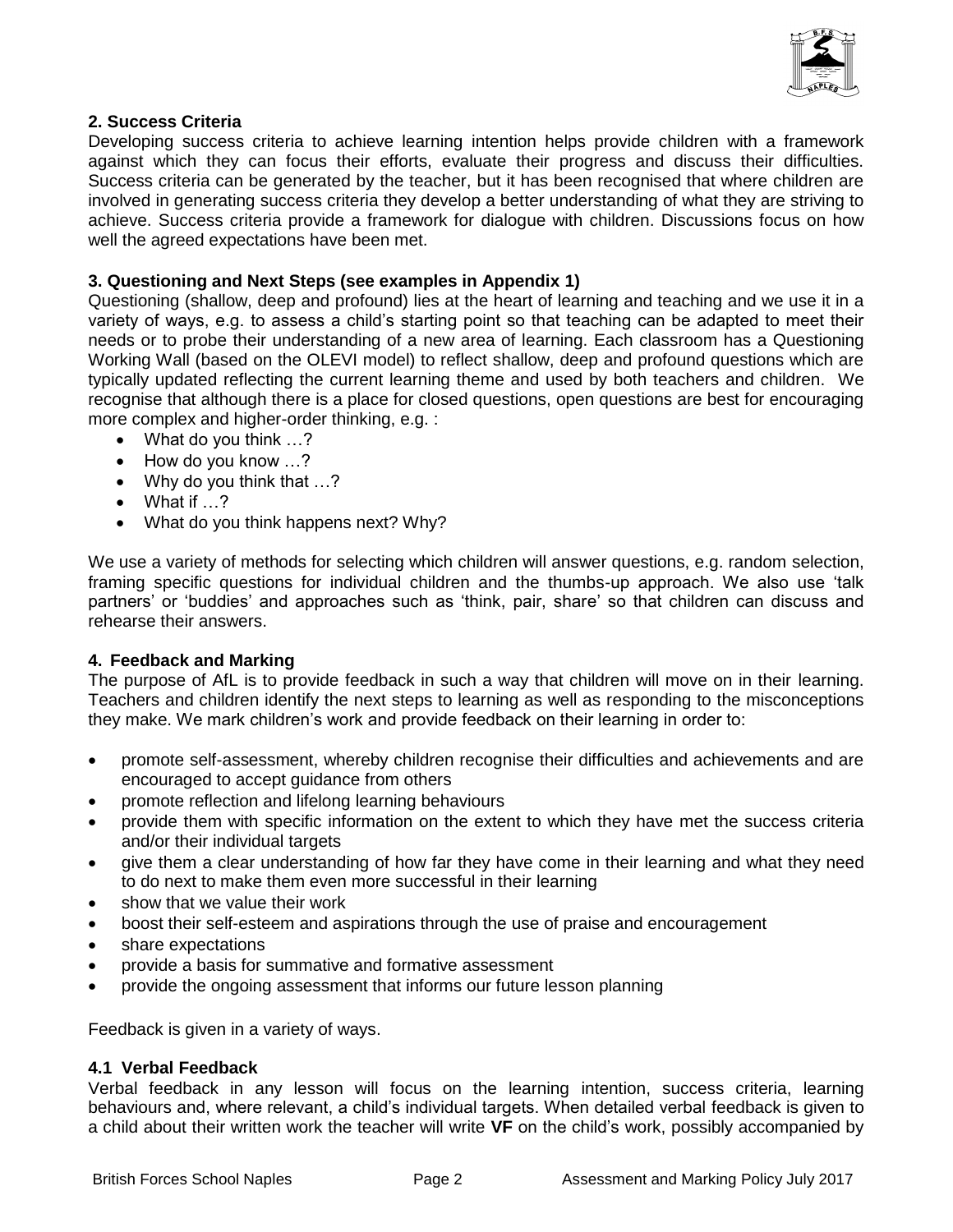

a brief note. LSAs should also write **VF** but give more detail on a post-it or sticky label which they will give to the teacher or attach to the plans.

Verbal feedback is the primary method of providing feedback to children in the EYFS. As with all children, it is used to enable the children to understand where they have been successful in their learning and what they need to do next to be more successful learners. Mini plenaries are an important part of verbal feedback which may take place at any time during the lesson. They should have a notable impact on the quality of the learning; when the children return to their learning they should be applying new skills or understanding with greater authority or confidence. They may be chosen to give a chance for reflection, to challenge thinking, to help identify next steps or to address whole class misconceptions.

We recognise that children benefit from discussing their learning and articulating their needs. In order to do this they need to be given time to reflect on their learning. Teachers and LSAs could use the following types of prompts to promote this:

- What did you find difficult about learning to...?
- What helped you when something got tricky when you were learning to …?
- What do you need more help with about learning to...?
- What are you most pleased with about learning to...?
- What have you learnt that is new about...?
- What do you need to do next to get better at ...?

Where learning is challenging, Teachers and LSAs could use the following prompts:

- I know you are finding this difficult I'm going to help you.
- When you find something challenging, it's an opportunity to learn something new.

### **4.2 Pupil Self- Assessment, review and improve (see examples in Appendix 2)**

Children should self-assess their work at the end of each lesson using the agreed self-assessment code and teachers or LSAs will respond to this self-assessment. Where a child has made a selfassessment which shows a misconception of their success or progress within the lesson they will be asked to speak to the teacher or LSA. When this communication has occurred it will be recorded with **VF** and dated. Planned opportunities for children to review and improve their work independently or with a buddy should be built into lessons and sequences of lessons.

### **4.3 Marking (see marking prompts in Appendix 3)**

Marking may be done by the teacher, LSA or child. It should be done using a pen of contrasting colour, when the marking is not done by the usual class teacher, it should be initialled. In addition the following non-negotiables are:

- All work in exercise books is marked
- Work is marked frequently and typically on the same day to inform the next lesson/sequence of lessons
- All marking is to be completed in a clear legible handwriting
- Basic skills are always corrected (date, Learning Intention and any technical vocabulary)
- Adult marking models high expectations (spelling and grammar correct)
- Marking prompts are to be used where appropriate and children need to be fully aware of the marking prompt. (see appendix 3)

### **Summative Marking**

This consists of ticks and crosses and is associated with a closed task. Children will at times selfmark, mark with their buddy, mark in a group or mark as a class. This type of marking enables staff and children to gain a quick insight into a child's ability or understanding in a particular area of the curriculum e.g. times tables.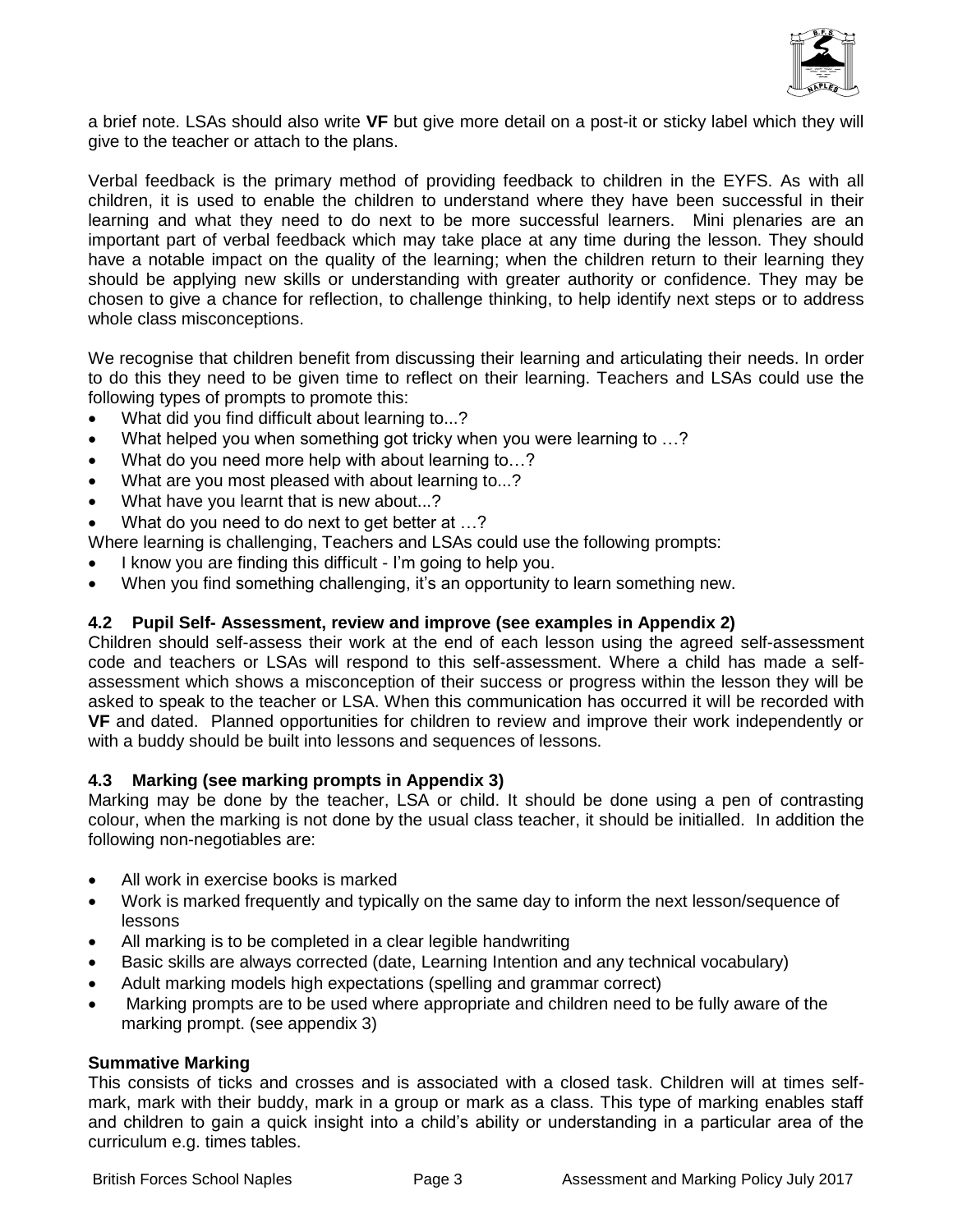

### **Formative Marking**

This is focused marking which gives children feedback on how successful they have been in meeting the learning intention and success criteria. It is carried out by the teacher and/or the children (peer and self-assessment) as follows:

- Plan in time for a suitable session within the teaching sequence.
- Record in a different colour where the child has demonstrated a good understanding of the learning (pink 'tickled pink') and key next steps (green 'green for growth')
- Through self-reflection, children's use of feedback shows where some improvement can be made or how well the child has succeeded
- It may be appropriate to plan in time during the next lesson for the children to improve their work and respond to the closing the gap comment.

### **Closing the gap prompts (See examples in Appendix 4)**

- Reminder prompt: most suitable for more able children, this simply reminds the child of what could be improved, e.g. *'Say more about how you feel about this character'*
- Scaffold Prompt: most suitable for children who need more structure than a simple reminder prompt, this prompt provides some support, e.g 'D*escribe how this character is a good friend'. 'Describe something that happened that showed you this character was a good friend'. 'He showed he was a good friend when..........'.*
- Example Prompt: successful with all children, but especially with average or below average children, this prompt gives the child a choice of actual words or phrases, e.g.: '*Choose one of these or use your own', 'He is a good friend because he never says unkind things about me'. Or 'My friend is a good friend because he is always nice to me'.*

Examples of possible maths comments can be found in appendix 4 – In a Nutshell

### **Peer Marking**

From KS1, children are encouraged to support each other and feedback on learning and achievement. Children should be given the opportunity to act as response partners and pair mark work. Children may point out things they like then suggest ways to improve the work against the learning intention or success criteria. The pairing of children should be based on ability and trust. Children may highlight evidence of success or write comments in another child's book in a different colour pen, which is then initialled.

### **5. Adjusting teaching to take account of marking and feedback**

Pupil feedback and marking is used to inform future lessons and sequences of lessons in the planning. This takes the form of annotations on weekly or medium term plans, notes in Learning Journeys (Tapestry) in the EYFS, comments in Pupil books. Children's self-assessment should always be acknowledged.

### **Tracking progress and attainment (Y1 – Y6)**

To record, monitor and inform pupil progress we are using a piece of software called Target Tracker. This is based on a carefully considered logical approach to assessment which performs the function of communicating progression and attainment in a simple format that may be aggregated to produce reports of overall and average progress. Target tracker operates using bands (1-6) that typically correspond to Year groups e.g. it is expected that Year 4 children will be working within band 4. Within each band, the progressive expectations for the band have been broken down into six steps. Typically, children should make  $5 - 6$  steps of progress during the course of an academic year from their respective starting points.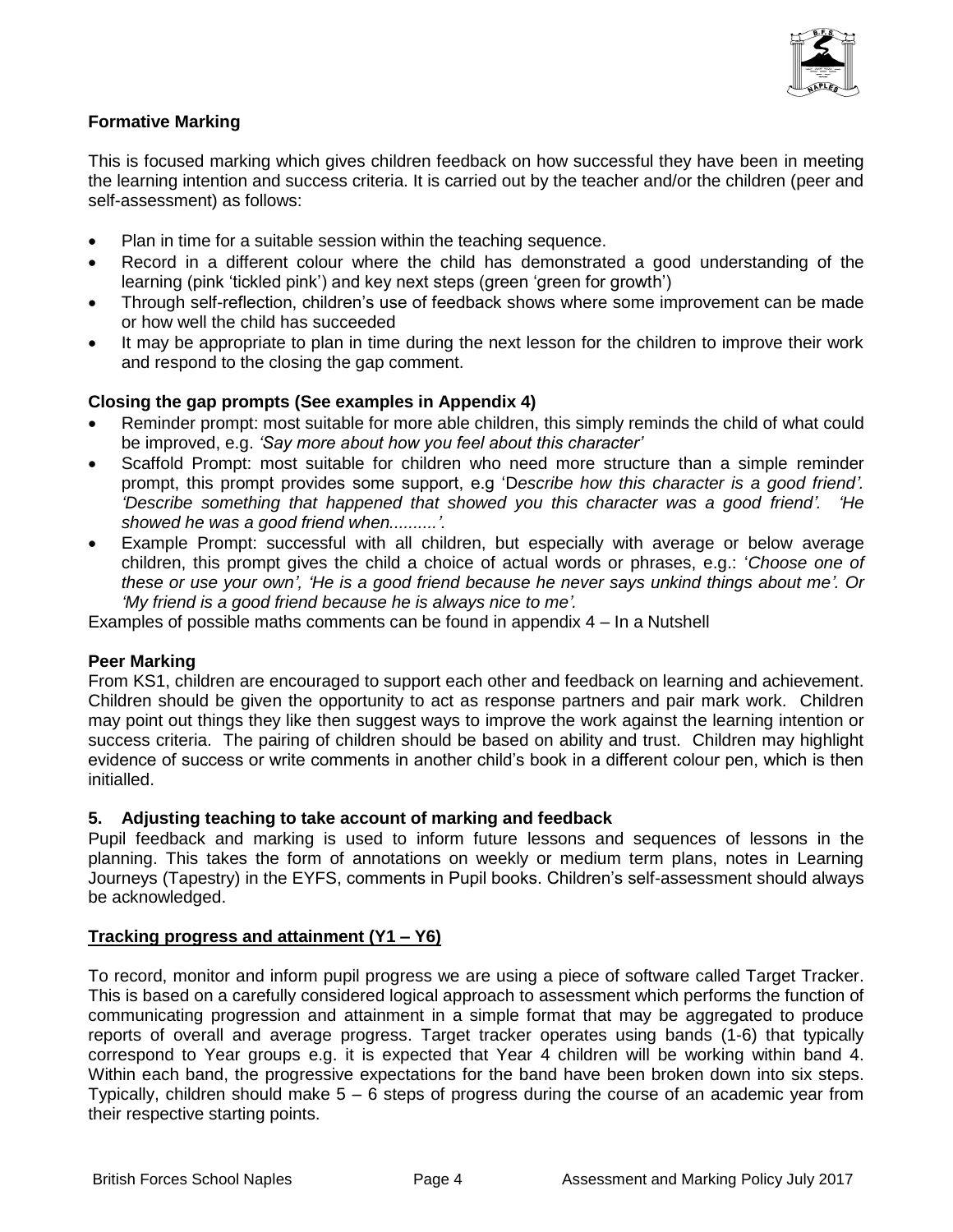



## **Beginning and Beginning+:**

### **B = Meeting 0-10%**

### **B+ = Meeting 11%-25% of the expectations**

To be on track to be at the expected standard for the end of the academic year, typically children will be working towards or achieving the assessments in these steps during in the Autumn term and be at least secure at step **B** by the end of the Autumn term.

### **Working Within and Working Within+:**

### **WW = Meeting 25%-60% of the expectations**

### **WW+ = Meeting 61%-85% of the expectations**

To be on track to be at the expected standard for the end of the academic year, typically children will be working towards or achieving the assessments in these steps during in the Spring term and be at least secure at step **W** by the end of the Spring term.

### **Secure and Secure + (Mastery)**

### **S = Meeting 85+% of the expectations**

To be on track to be at the expected standard for the end of the academic year, typically children will be working towards or achieving the assessments in these steps during in the Summer term and be at least secure at step **S** by the end of the Summer term.

### **S+ = Meeting 100% of the expectations**

This represents the consolidation of a band and it allows us to identify pupils who, while still operating at age related expectations, have a greater level of understanding and are beginning to apply them in different contexts in order to demonstrate their mastery of a particular skill. Target Tracker expects that those children who are secure in the band of statements at the end of the academic year also have these experiences and therefore be working at the secure + step before being assessed against the following year band statements.

### **Working at Greater Depth within the expected standard**

**GDS = 60+% of the gold band completed and all the Key Performance Indicators (KPIs).** For a child to be assessed as Working at Greater Depth, they need a deep and thorough understanding enabling learning to be transferred and applied in different contexts. They can also explain their understanding to others.

### **Teacher Assessment stages**

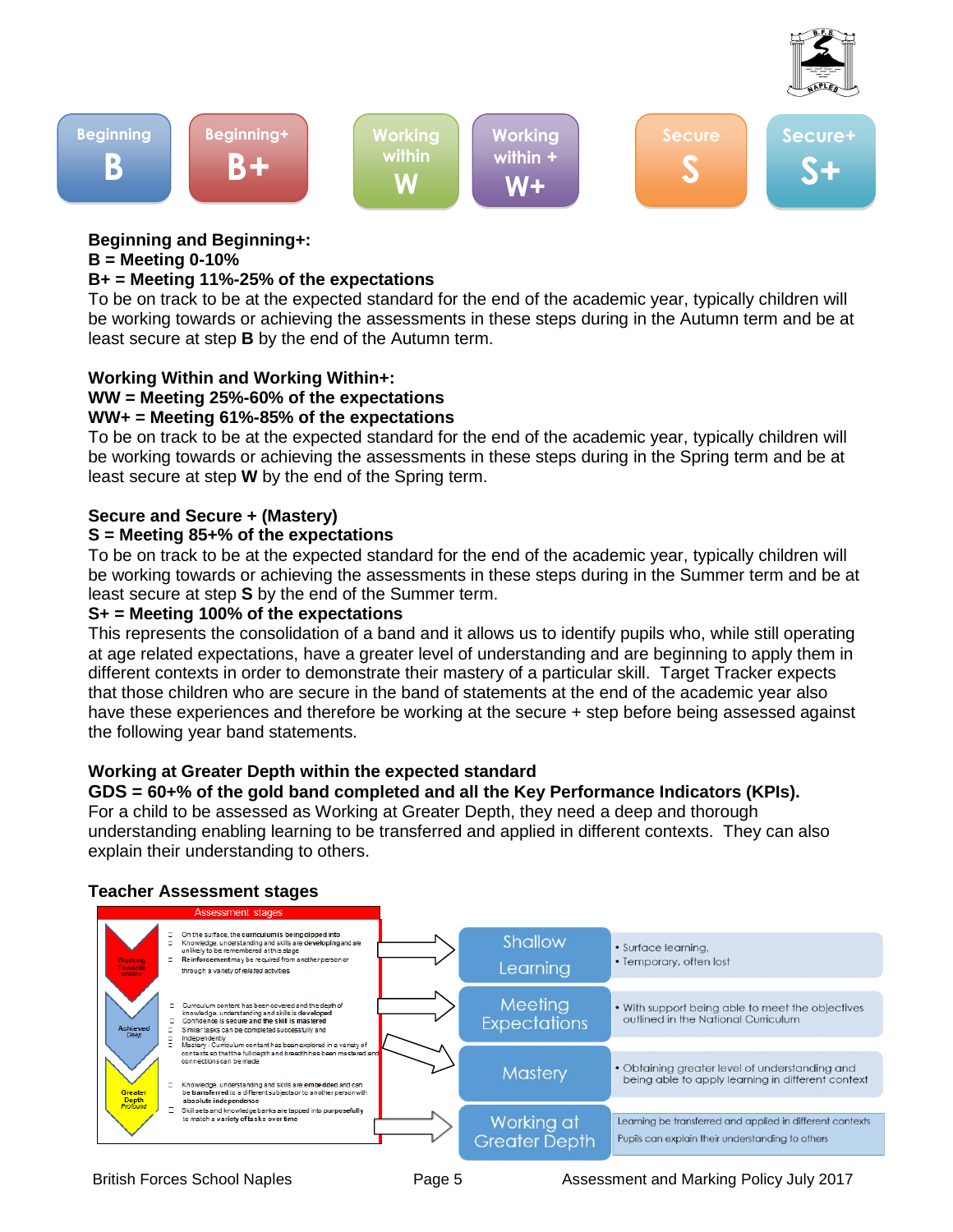

### **Formative Assessment**

Teachers are expected to regularly update Target Tracker as part of their formative assessment at the end of lessons, sequences of lessons or at the end of units of work as part of the AfL strategy.

### **Summative Assessment**

Target Tracker is updated each half term following an assessment week during which summative teacher assessments are made using a range of tools including pupil work, pupil conferencing, pupil observation and relevant tasks/tests.

### **Tracking progress and attainment (Foundation Stage)**

In Foundation Stage on going observations by the teacher and LSAs are routinely recorded using Tapestry software. These observations are then verified by the teacher and these **formative assessments** are used at the end of lessons, sequences of lessons or at the end of units of work as part of the AfL strategy. For **Summative Assessments** Tapestry is updated each half term following an assessment week during which summative teacher assessments are made using a range of tools including pupil work, pupil conferencing, pupil observation and relevant tasks. From September 2017 these summative assessments will be transferred onto Target Tracker (Early Years).

### **Pupil Progress Interviews (PPIs)**

These are held half termly following the assessment weeks when the summative assessments have been updated in Target Tracker. They are attended by the class teacher, Inclusion leader and Headteacher. The focus of these meetings is:

- Attainment and progress of each cohort using teacher assessments and Target Tracker analysis
- Progress towards the challenging end of year pupil targets
- Pupils who may require an intervention or additional support to stay on track to achieve their challenging targets and devise plans for how these will be achieved.
- Impact of interventions/ additional support that are in place, progress made and next steps (e.g. intervention / support no longer required, to continue or requirement for Individual Education Plan (IEP) to be drawon up as part of the SEND stepped approach etc.

### **Assessment Moderation**

Staff Meetings, Closure Days and attendance at MOD Schools Monitoring and Assessment days are used for assessment moderation to ensure that all teachers have a shared understanding of assessment practices and that there is consistency across the year groups and schools. Moderation is also carried out with other MOD Schools and Key stages, to ensure consistency. Subject leaders undertake moderation in the form of book looks, learning walks, pupil conferencing and data analysis.

### **Data Analysis**

English and Maths Subject leaders analyse data from Target Tracker and undertake data analysis together with pupil work, planning etc. and provide a termly report for the Headteacher. This information is utilised to inform:-

- Pupil Progress Interviews
- Staff Meetings
- School Self Evaluation
- School Improvement Plan
- Headteacher report to School Governance Committees
- Performance Management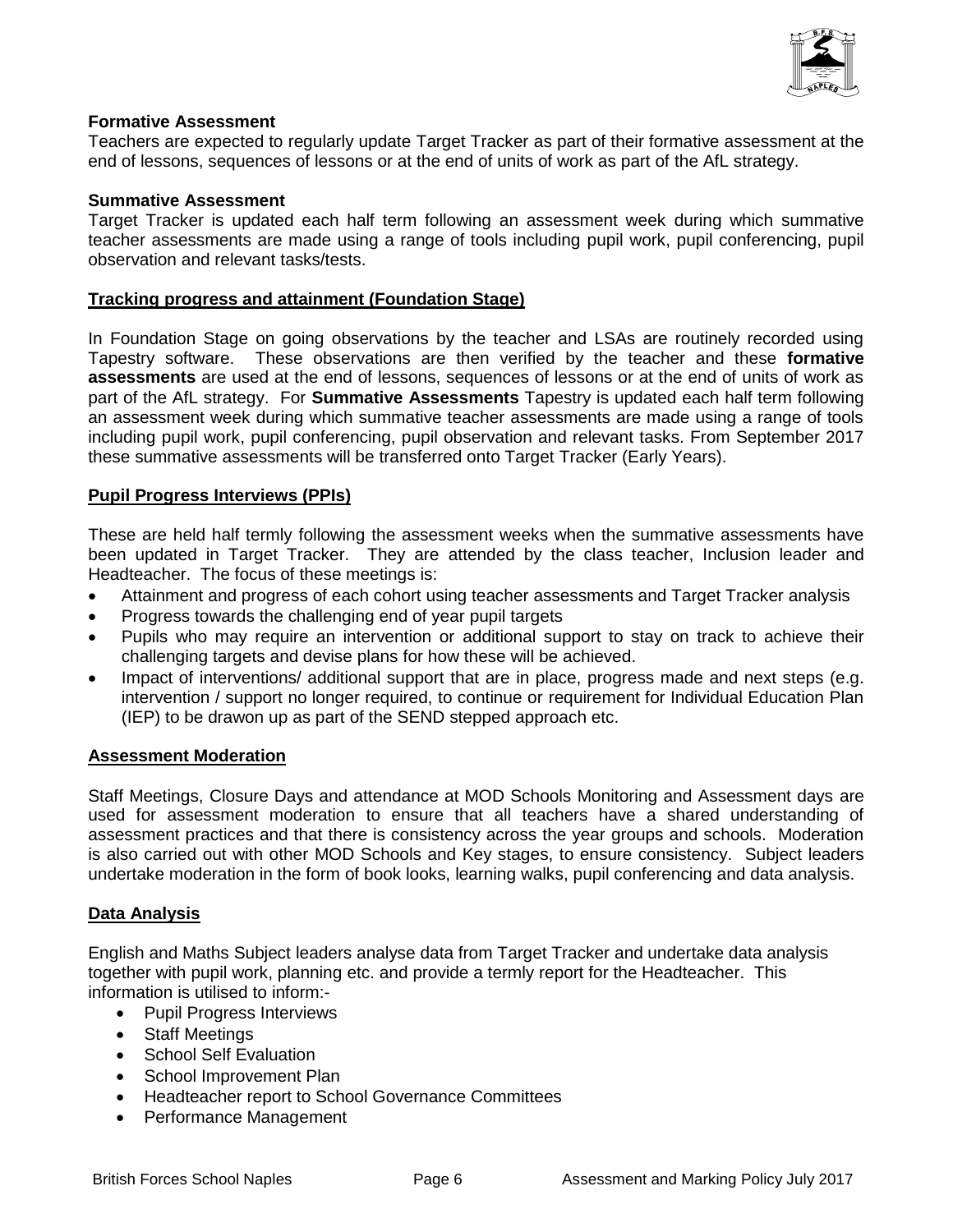

### **Reporting to Parents**

Reports to parents are given verbally at Parent Consultations in the Autumn and Spring terms during which progress summaries drawn from Target Tracker to illustrate progress and attainment and their next step targets are shared. A comprehensive written report is provided at the end of the summer term. The reports are written in a clear, straightforward manner and are personal to the child. They inform parents of: -

- How their child is performing in relation to their respective starting points each school year and to national standards
- Their child's strengths and any particular achievements
- Areas of development and improvement
- How they can help
- Whether the child is happy, settled and behaving well

In addition, meetings with parents to discuss their child's progress can be arranged at a mutually convenient time.

### **S.E.N.D (Special Educational Needs and Disabilities)**

Early identification of children with special educational needs is essential. The school's S.E.N.D policy gives details of the procedures for identification and assessment.

### **Transition and Transfer**

Assessment information is transferred between professionals at each stage of the child's schooling – between classes, key stages and schools. This ensures that children have the maximum opportunities to achieve. When children move schools, information is sent to the receiving school including the Pupil Information Profile (PIP). This will be via parents to International and Independent Schools and through the CTF (Common transfer file) via the School to School (S2S) secure system for state schools in England (see Transition Policy).

### **Equal Opportunities**

Equality of opportunity is a fundamental right of all children regardless of race, culture, gender or special educational needs. This policy is written for all and recognises that every child has equal opportunities:

- We have high expectations of all pupils and all groups of pupils
- We carry out data analysis of pupil performance identifying areas of development for all pupils and groups of pupils, comparing their progress with national expectations and are committed to taking action where underachievement is identified
- We recognise and value all forms of achievement

### **Review**

This policy will be reviewed annually to take account of further statutory and or recommended guidance from the Department for Education (DfE) and MOD Schools.

Date of Policy: July 2017 Ratified by SGC: October 2017 Review Sept 2018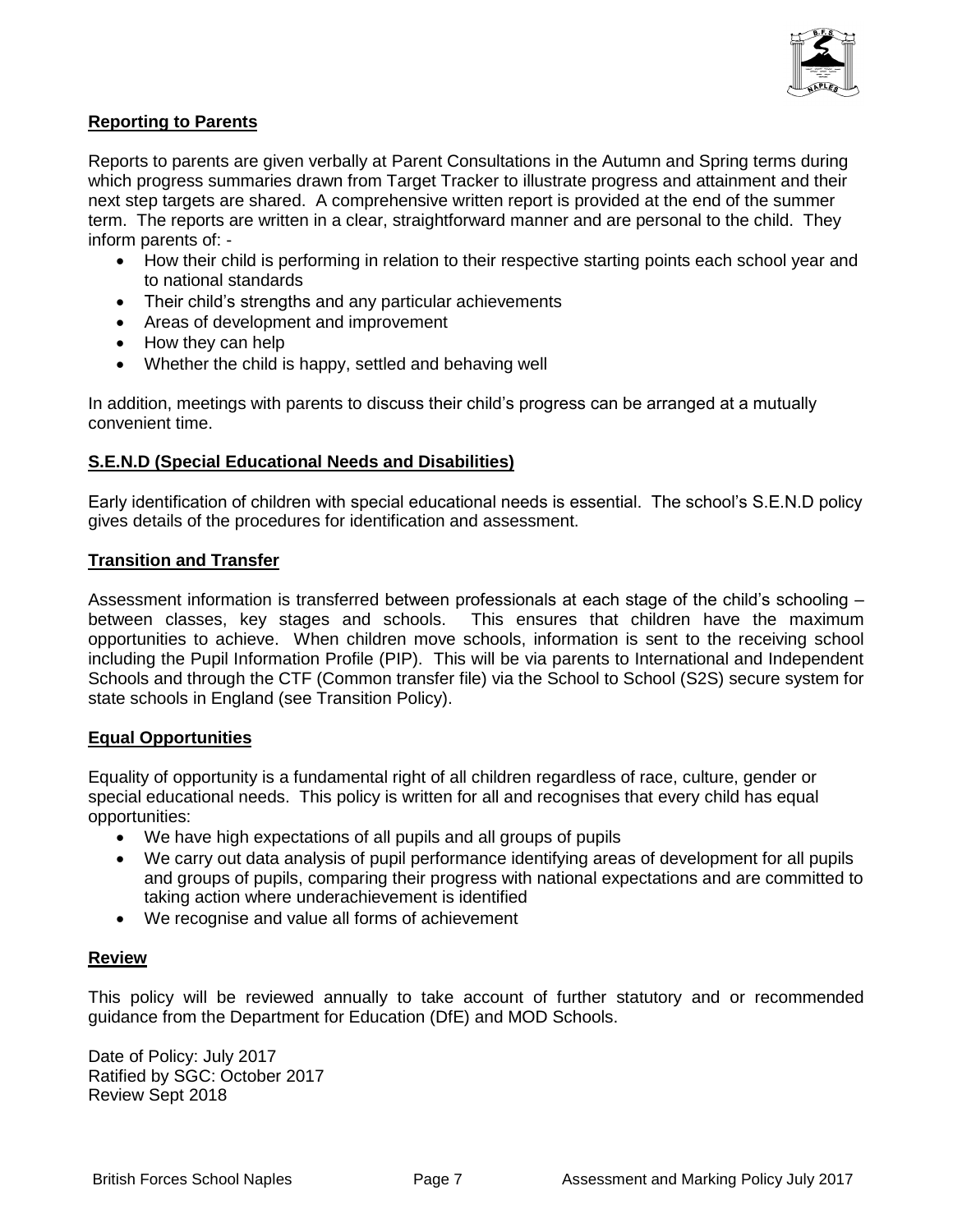

### Appendix 1 Questions

OLEVI: The International Centre for Leadership in Teaching & Learning Using Blooms' Taxonomy

|                                                 | <b>Clarification / Key Questions</b>                                                                                                                                                                                                                                                                                                                                                                                                                                                                                                                                                                                                                                                                                                                                                                                                                                                                                                                                                                        |  |
|-------------------------------------------------|-------------------------------------------------------------------------------------------------------------------------------------------------------------------------------------------------------------------------------------------------------------------------------------------------------------------------------------------------------------------------------------------------------------------------------------------------------------------------------------------------------------------------------------------------------------------------------------------------------------------------------------------------------------------------------------------------------------------------------------------------------------------------------------------------------------------------------------------------------------------------------------------------------------------------------------------------------------------------------------------------------------|--|
| Remembering<br><b>SHALLOW</b>                   | Exhibits previously learned material by recalling facts, terms, basic concepts and answers<br>What is ? How is ? Where is ? When did _______ happen? How did ______<br>happen?<br>How would you explain ? Why did ? How would you describe ? When did ? Can you<br>recall ? How would you show ? Can you select ? Who were the main ? Can you list<br>three ? Which one ? Who was ?                                                                                                                                                                                                                                                                                                                                                                                                                                                                                                                                                                                                                         |  |
| $\mathbf{2}$<br>Understanding<br><b>SHALLOW</b> | Demonstrating understanding of facts and ideas by organizing, comparing, translating,<br>interpreting, giving descriptions and stating main ideas.<br>How would you classify the type of ? How would you compare ? contrast ? Will you state<br>or interpret in your own words ?<br>How would you rephrase the meaning ? What facts or ideas show ? What is the main idea of .<br>? Which statements support ? Can you explain what is happening  what is meant ? What<br>can you say about ? Which is the best answer ? How would you summarise ?                                                                                                                                                                                                                                                                                                                                                                                                                                                          |  |
| 3.<br><b>Applying</b><br><b>DEEP</b>            | Solving problems by applying acquired knowledge, facts, techniques & rules in a different way<br>How would you use ? What examples can you find to ? How would you solve _______ using<br>what you have learned? How would you organize _______ to show? How would you show<br>your understanding of ? What approach would you use to ?<br>How would you apply what you learned to develop ? What other way would you plan to ?<br>What would result if ? Can you make use of the facts to ? What elements would you choose to<br>change ? What facts would you select to show ? What questions would you ask in an<br>interview with?                                                                                                                                                                                                                                                                                                                                                                      |  |
| 4.<br><b>Analysing</b><br><b>DEEP</b>           | Examining and breaking information into parts by identifying motives or causes; making<br>inferences and finding evidence to support generalizations.<br>What are the parts or features of ? How is ______ related to ? Why do you think ? What<br>is the theme ? What motive is there ? Can you list the parts ? What inference can you<br>make ? What conclusions can you draw ? How would you classify ? How would you<br>categorize ? Can you identify the difference parts ? What evidence can you find ? What is<br>the relationship between ? Can you make a distinction between ? What is the function of ?<br>What ideas justify ?                                                                                                                                                                                                                                                                                                                                                                 |  |
| 5. Evaluating<br><b>PROFOUND</b>                | Presenting & defending opinions by making judgments about information, quality of work etc.<br>Do you agree with the actions? with the outcomes? What is your opinion of? How would<br>you prove ? disprove ?<br>Can you assess the value or importance of ? Would it be better if ? Why did they (the<br>character) choose? What would you recommend? How would you rate the? What would<br>you cite to defend the actions ? How would you evaluate ?<br>How could you determine? What choice would you have made? What would you select?<br>How would you prioritize ?<br>What judgment would you make about ? Based on what you know, how would you explain ?<br>What information would you use to support the view ? How would you justify ? What data was<br>used to make the conclusion ? Why was it better that ?<br>How would you prioritise the facts ? How would you compare the ideas ? people ?<br>compile ? Can you construct a model that would change ? Can you think of an original way for |  |
| 6. Creating<br><b>PROFOUND</b>                  | the $\ldots$ ?<br>Compiling information together in a different way by combining elements in a new pattern or<br>proposing alternative solutions.<br>What changes would you make to solve ? How would you improve ? What would happen if<br>. ? Can you elaborate on the reason ? Can you propose an alternative ? Can you invent ?<br>How would you adapt _________ to create a different ? How could you change (modify) the plot<br>(plan) ? What could be done to minimize (maximize) ? What way would you design ?<br>What could be combined to improve (change) ? Suppose you could ______<br>what would you do.<br>? How would you test ? Can you formulate a theory for ? Can you predict the outcome if<br>? How would you estimate the results for ?                                                                                                                                                                                                                                              |  |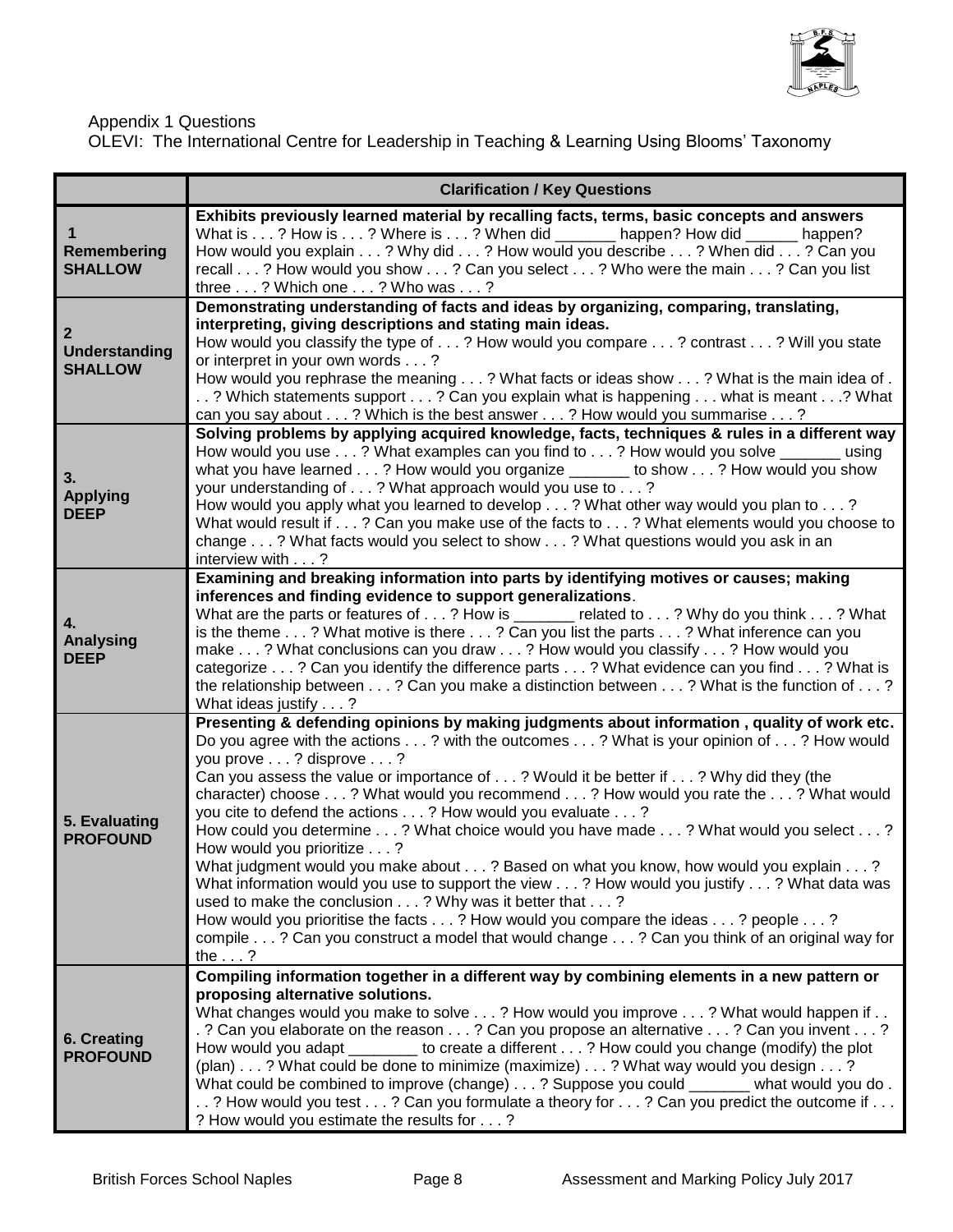

Appendix 2 Pupil Self-Assessment Code

| I found it easy (I'm ready to move on) |
|----------------------------------------|
| It was OK but I needed some help       |
| I found it hard                        |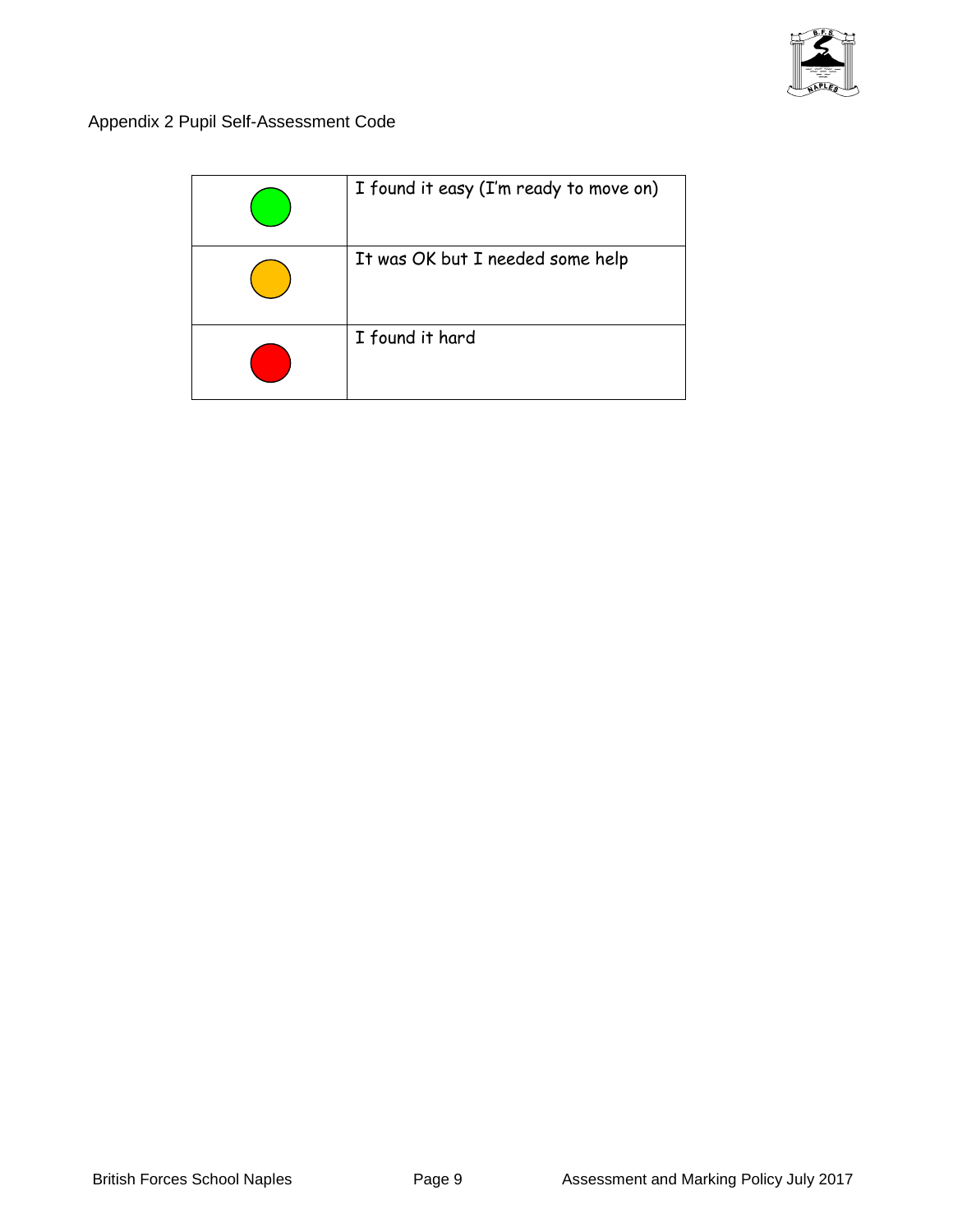

Appendix 3 Marking prompts

|                              | Correct                           |
|------------------------------|-----------------------------------|
|                              | Learning Intention Met            |
| ?                            | Incorrect – doesn't make<br>sense |
|                              | Missing word                      |
| C.                           | Capital letter                    |
|                              | <b>Full Stop</b>                  |
| <b>Word underlined</b><br>sp | Key spelling error                |
| $\prime\prime$               | Start new paragraph               |
|                              | Indent reminder                   |
| <b>Assessment Prompts</b>    |                                   |
| LI                           | Learning intention                |
| I                            | <b>Independent Work</b>           |
| S                            | Supported Work                    |
| VF                           | <b>Verbal Feedback</b>            |
| $\mathfrak{X}\mathfrak{A}$ - | Initials of marker                |
| green pen or highlighter     | Next steps (Green for growth)     |
| Pink pen or highlighter      | Wow (Tickled pink)                |
| Different Coloured pen or    | Independently corrected           |
| highlighter                  | work (used by children)           |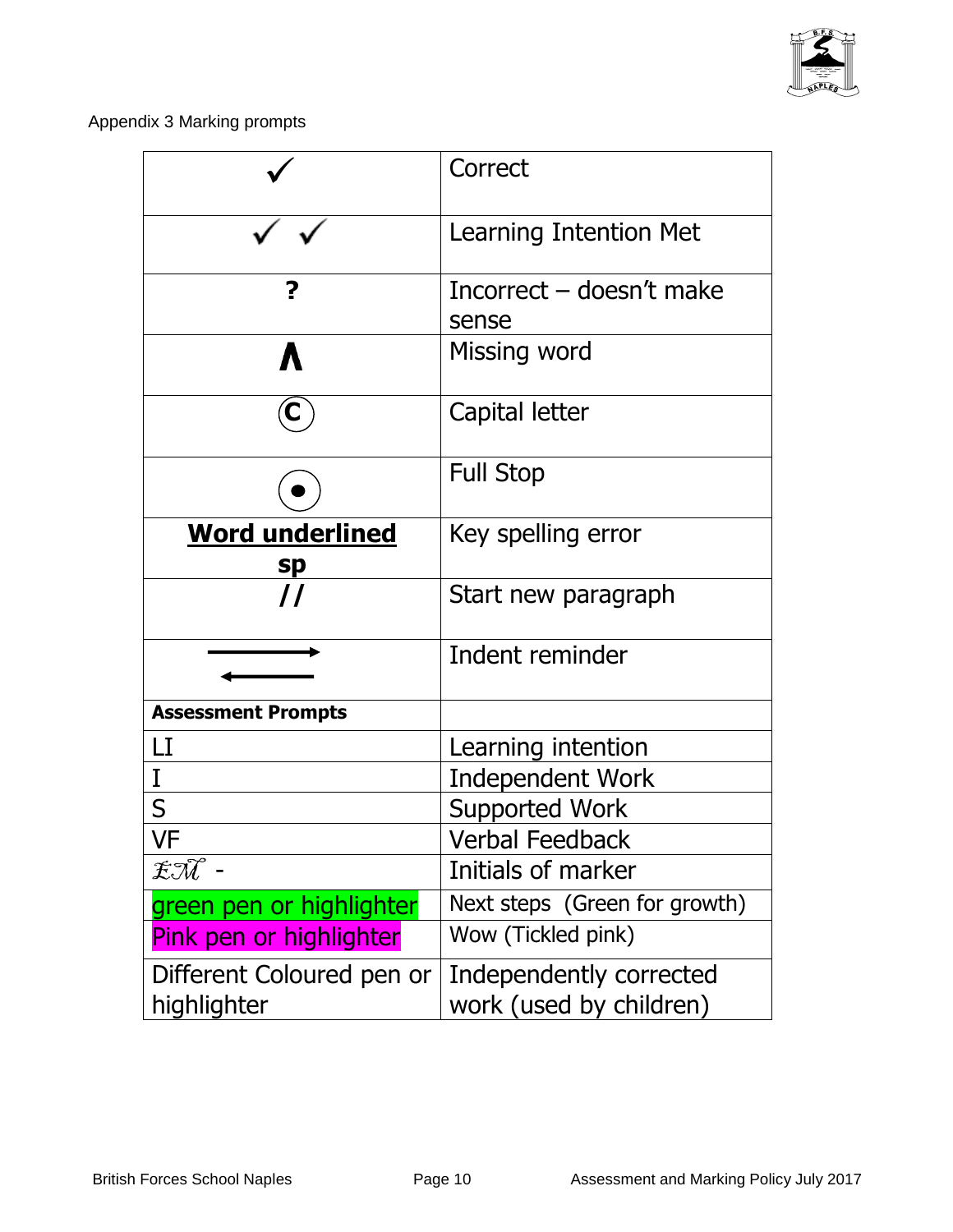

# **Appendix 4 In a Nutshell**



# Feedback Marking

- Feedback should be both verbal and written  $\overline{\phantom{0}}$
- The mathematical learning intention is shared with the children and provides the focus of the feedback  $\overline{\phantom{0}}$ 
	- Feedback should take account of success criteria where appropriate
- Feedback highlights good features of mathematical learning as well as š
- Feedback provides clear pointers for next steps in mathematics to move identifying areas for development
- the learner forward
	- Written feedback can take may forms, e.g. mathematics questions to answer, teacher's comments and child responses, symbols to indicate suggested developments
- feedback in relation to their own and other children's mathematical work Opportunities should be provided for children to give constructive
	- Mathematics teaching is modified as a result of verbal and written feedback
- Moving on with assessment in mathematics developing classroom practice Praise should be specific to the mathematics and qualified so the child knows what aspect of their mathematics work has earned this praise

# DCSF 2009

Pupils are provided with detailed Feedback, both orally and OFSTED - Good teaching through marking."



024 7652 7452 For further details contact the Maths Team on: Is there evidence that children act upon the feedback to improve their work?<br>How often do you use feedback marking in mathematics? Does the feedback (both and and written from appropriate adults and peers) work to be used for formative assessment and 'quality marked'. Teachers It would be impossible, impractical and unmanageable for every piece of Does feedbook make children aware of the achievements they have made in will need to decide which pieces of work to give detailed attention and Do the children understand/use the feedback to improvement their work? Does feedback provide clear pointers for next steps to move the learner is still a symbol that shows success and has a purpose which they are simply going to acknowledge Reflect on your own practice: Remember in mathematics: Do you use a range of strategies for feedback marking? Shirley Clarke - 2001 Are children given time to respond to feedback? to children, focus on the learning? relation to learning objective? ↘ forward? Š Š S Š Š

their learning

lets the child carry out improvement on the work or revisit the skill or apply

lets the child know what they need to do to improve or extend learning

focuses on the learning objective / success criterio

lets the child loow how well they've achieved

Š.  $\overline{\phantom{a}}$ 

Š

Effective feedback: